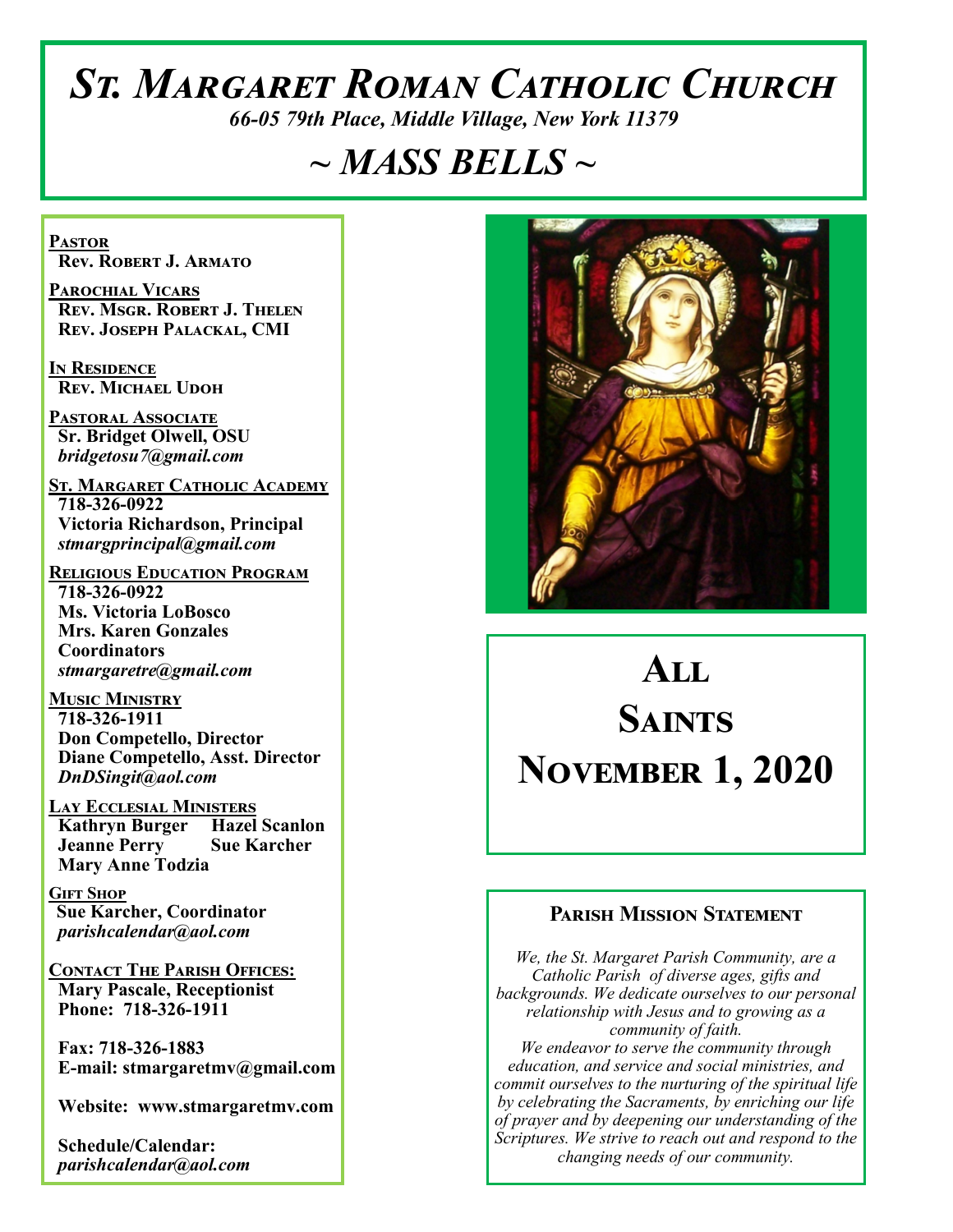# *MASSES FOR THE WEEK*

| SUN.<br>7:30<br>9:00           | <b>NOVEMBER 1 - ALL SAINTS</b><br><b>Anne McGinnis</b><br>Maria Martello/Vincenzo, Salvatore e<br>Giovanna Consiglio/Giuseppe, Laura, Andrea<br>e Grazia Palazzolo/Filippo Amato/Vito e<br>Giuseppa Stabile/Giuseppe Barone/Antonino,<br>Antonina e Giuseppe Catalano/Vincenzo,<br>Mariano e Salvatore Palmeri/Frieda & Joseph<br>Petsche/Geraldine Ciaccio/Filippo, Leonardo |
|--------------------------------|-------------------------------------------------------------------------------------------------------------------------------------------------------------------------------------------------------------------------------------------------------------------------------------------------------------------------------------------------------------------------------|
| 10:30<br><b>NOON</b><br>5:00PM | e Maria Curatolo/<br>Peter Bojceniuk<br>Anna Nick<br>Ida Lento/Maria Falsetta                                                                                                                                                                                                                                                                                                 |
| MON.                           | <b>NOVEMBER 2 - COMMEMORATION OF</b><br>ALL THE FAITHFUL DEPARTED<br><b>ALL SOULS DAY</b>                                                                                                                                                                                                                                                                                     |
| 7:00                           | All Souls Triduum                                                                                                                                                                                                                                                                                                                                                             |
| 9:00                           | Kathleen Duffy/Rita D'Amarosio                                                                                                                                                                                                                                                                                                                                                |
| TUE.                           | <b>NOVEMBER 3 - ST. MARTIN dePORRES</b>                                                                                                                                                                                                                                                                                                                                       |
| 7:00                           | All Souls Triduum                                                                                                                                                                                                                                                                                                                                                             |
| 9:00                           | The People of the USA                                                                                                                                                                                                                                                                                                                                                         |
| WED.                           | <b>NOVEMBER 4 - ST. CHARLES BORROMEO</b>                                                                                                                                                                                                                                                                                                                                      |
| 7:00                           | <b>Purgatorial Society</b>                                                                                                                                                                                                                                                                                                                                                    |
| 9:00                           | All Souls Triduum                                                                                                                                                                                                                                                                                                                                                             |
| THU.                           | <b>NOVEMBER 5 - WEEKDAY</b>                                                                                                                                                                                                                                                                                                                                                   |
| 7:00                           | <b>Toni Biel</b>                                                                                                                                                                                                                                                                                                                                                              |
| 9:00                           | Giovanni Paollili                                                                                                                                                                                                                                                                                                                                                             |
| FRI.                           | <b>NOVEMBER 6 - FIRST FRIDAY</b>                                                                                                                                                                                                                                                                                                                                              |
| 7:00                           | Veronika Tramposch                                                                                                                                                                                                                                                                                                                                                            |
| 9:00                           | <b>Hedwig Lackner</b>                                                                                                                                                                                                                                                                                                                                                         |
| SAT.<br>9:00                   | <b>NOVEMBER 7 - FIRST SATURDAY</b><br><b>Collective: Bill &amp; Lee DiGiovanna/</b><br>Souls in Purgatory/                                                                                                                                                                                                                                                                    |
| 9:30                           | Holy Hour                                                                                                                                                                                                                                                                                                                                                                     |
| 5:00PM                         | Antoinette Carneglia                                                                                                                                                                                                                                                                                                                                                          |
| SUN.                           | <b>NOVEMBER 8 - THIRTY-SECOND</b><br><b>SUNDAY IN ORDINARY TIME</b>                                                                                                                                                                                                                                                                                                           |
| 7:30<br>9:00                   | People of the Parish<br>Geraldine Ciaccio/ Filippo, Leonardo e<br>Maria Curatolo/                                                                                                                                                                                                                                                                                             |
| 10:30                          | Catherine, Michael, Tom and Rosaleen Reilly                                                                                                                                                                                                                                                                                                                                   |
| <b>NOON</b>                    | Martin & Charlotte Wintergerst                                                                                                                                                                                                                                                                                                                                                |



**WE FELL BACK ONE HOUR TODAY SUNDAY, NOVEMBER 1**

# **PARISH INFORMATION**

**Rectory Office Hours** 

**Monday - Friday - 9am to Noon and 1pm to 5pm Saturday - by appointment Sunday - closed**

**CONFESSIONS** - Saturday, 4:00-4:45pm in the church.

**NOVENA** to Our Lady of the Miraculous Medal Mondays after the 9am Mass.

**THE ROSARY AND DIVINE MERCY** devotion are prayed every morning in the church at 8:30am.

**BAPTISMS** take place on the 1st and 3rd Sunday of each month, at 1:30pm and 2:30pm. Please call the rectory for an appointment and to register your child. No more than two children will be baptized at each session, with a maximum of 25 guests per family.

**WEDDINGS MUST** be scheduled at least six months in advance by appointment with a priest or a deacon. Please call the rectory office. For marriage preparation information visit www.pre-cana.org.

**THE ENGLISH CHOIR** rehearses on Wednesday at 7 pm in the Church. Tenors and baritones needed!

**IL CORO ITALIANO** prattica ogni Domenica prima della Messa Italiana.

**THE YOUTH CHOIR** rehearses on Monday, from 6-7 pm in the Church. For more info, DnDsingit@aol.com **SUSPENDED**

**BOY SCOUT TROOP #119** meets on Tuesdays from 7:15-9 pm in the Parish Hall. New members are welcome, age 10 1/2 & up. Call Mr. Krzewski, 718-894-4099. **SUSPENDED**

**CUB PACK #119** meets on Mondays from 7-8:30 pm in the Parish Hall. New members welcome, age 6 to 10-1/2. Call Mr. Krzewski, 718-894-4099. **SUSPENDED**

**SENIOR CITIZENS** meet every Wednesday at 12 Noon in the Parish Center. **SUSPENDED**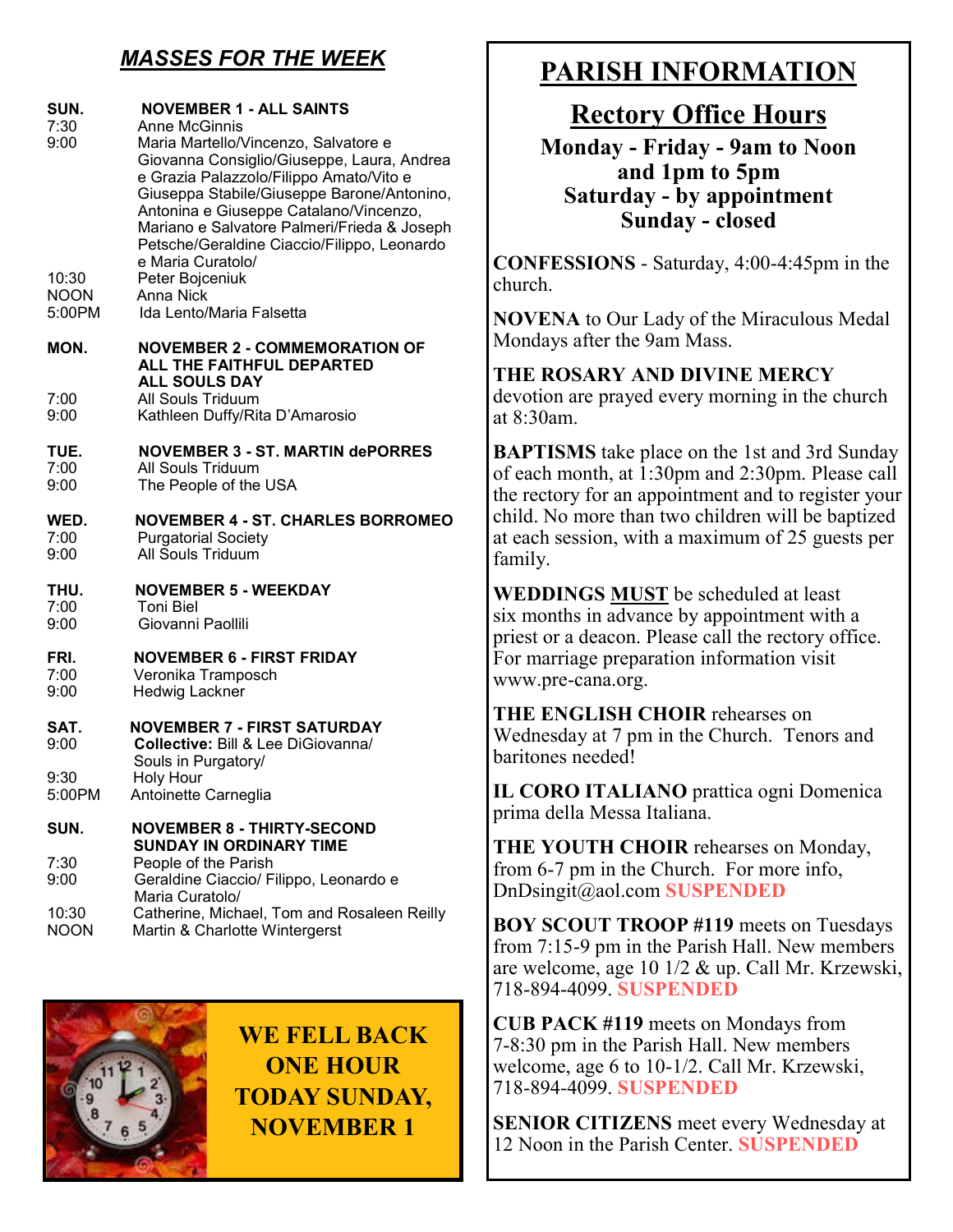# PLEASE PRAY FOR OUR SICK

Connie Faccibene, Linda Frazier, Cari Ann Falk-LoBello, Glen Falk, Ronald Frazier, Robert Sabini, Lee Falk, McKinley Kelleher, Sean Harrison, Justin James Quirke, Elizabeth Ott, Mary Harrison, Gloria Mojica, Gloria Pemaj, Allen McConville, Jack Marchindiondo, The Scaturro Family, Louis Pittelli, Louis Pittelli, James Graff, Immaculate Marge D'Elia, Jim O'Friscoll, Mary Rigovich, Matteo Sabini, Bob Biolsi, The Mojica Family, Msgr. Leonard Badia, Matthew Zender, Joseph & Mary Augustine, Anthony Pittelli, Josephine Hartnett, Karen Schaefer, Jill Archbold, Fr. Paul Weirichs CP, Hannah Lehman, Daniel Wilson, John Austin Bryzgornia, Dave Kazmier, John Nogiewich, Tim Rooney, Frank Ciccone, Cindy (Peli) Heege, Dr. Ajay Lodha, Dr. Vincent P. Rappa, Charlie Krzewski, Helga Zender, Deacon John DeBiase, Tom Haubert, John Miller, Cathie Greulich, Sr. Mary James Fox, Edward Pandolfo, Paul Colangelo, Carmen Gonzalez, Edward Stoltzenberg, Santos Santiago,

*The names will remain for 3 months, please call 718-326-1911 and ask for continued prayers.*

## **Prayer Requests**

**Pray for vocations to the Priesthood and Religious Life.** 

**Pray for first responders and medical personnel.**

**Please pray for our men and women from our Parish serving in the defense of our country:** 

> **Lt. Col. Thomas Frohnhoefer Sgt. Robert A. Domenici**



*WE RECALL OUR BELOVED DECEASED*

> *Especially: Antonino Rizzo*

*May they rest in Christ's Peace!*

# **MEMORIALS**

# *TABERNACLE LAMP THIS WEEK*

*is lit in memory of the deceased members of the St. Margaret choirs.* 

#### **ANNUAL MEMORIAL MASS**

 As a result of attendance restrictions placed on us by the pandemic regulations, we are not able to celebrate our customary memorial Mass for the year's deceased.

 Please use your *All Souls Day* envelopes to remember all of your deceased loved ones in the *three Masses* that will be celebrated for the repose of their souls on November 2-4

#### **TODAY'S READINGS**

 *All Saints* 

Rev 7:2-4, 9-14 Ps 24:1b-2, 3-4ab, 5-6  $1$  Jn  $3:1-3$ Mt 5:1-12a

### **READINGS FOR THE WEEK**

 Monday: Wis 3:1-9 Rom 5:5-11 or Rom 6:3-9 Jn 6:37-40

 Tuesday: Phil 2:5-11 Ps 22:26b-27, 28-30ab, 30e, 31-32 Lk 14:15-24

 Wednesday: Phil 2:12-18 Ps 27:l, 4, 13-14 Lk 14:25-33

 Thursday: Phil 3:3-8a Ps 105:2-7

Lk 15:1-10 Friday: Phil 3:17-4:1

> Ps 122:1-4ab, 4cd-5 Lk 16:9-15

 Saturday: Phil 4:10-19 Ps 112:1b-2, 5-6, 8a, 9 Lk 16:9-15

 Sunday: Wis 6:12-16 Ps 63:2-8 1 Thes 4:13-18 or 1 Thes 4:13-14 Mt 25:1-13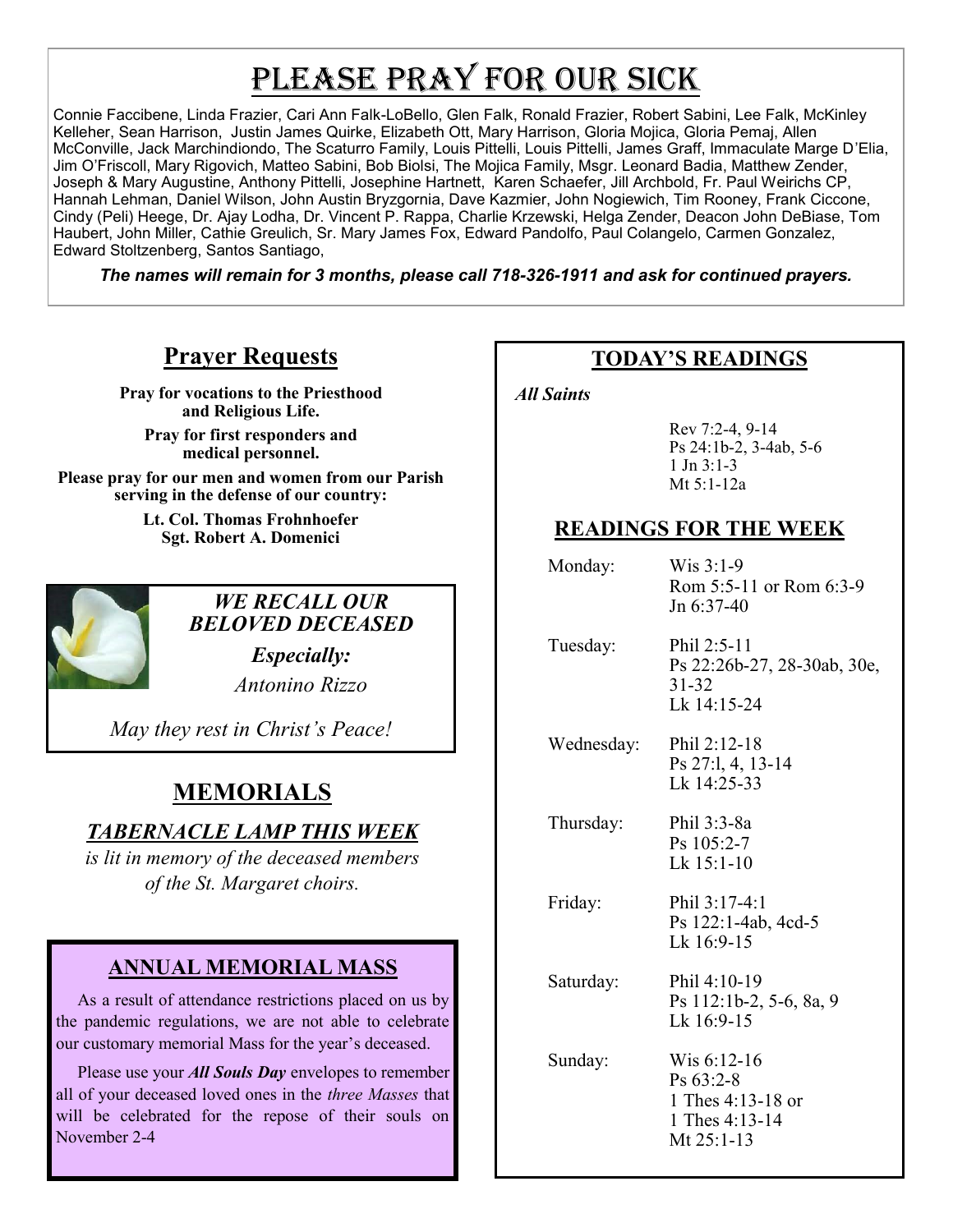#### *From the Pastor's Desk:*

#### *"Remember, Part 2"*

 Every month seems to have a particular theme for us Catholics. Among them, May is the month of Mary, June is the month of the Sacred Heart, and last month was the month of the Rosary. This month of November is given to remembering.

 Today, November 1, we remember all of the saints, members of the Church Triumphant, those who have been recognized by the Church as well as the countless millions of the unknown men, women, and children who today behold the face of God, sharing in the fullness of His divine life in Heaven. We each have our particular patron saints or some other favorites whom we admire and aspire to imitate. Perhaps we each have known one of the unknown saints in this life: a member of our own family or a friend or some co-worker or neighbor. We won't know for certain, until we (hopefully) catch up with them in Heaven.

 Tomorrow, November 2, is All Souls Day, the occasion when we pause to remember and pray for the Church Suffering, the souls in Purgatory, who still await admittance into the fullness of eternal life. Although this particular day is assigned as a special day of prayer, it is a good and pious thing to pray for our beloved dead every day, insofar as we have the resurrection of the dead in mind, as we ask God to allow their suffering to pass swiftly and to admit them into Heaven.

 November 11 is Veterans Day in the USA, a time to offer a prayer and a word of thanks to those still living men and women who served in the US Armed Forces. Their numbers shrink each year, but the love and gratitude and respect that they are owed never should diminish. Tell them, "Thank you for your service!"

 The last holiday on the calendar this month is Thanksgiving, the special day on which we remember our many blessings, too great to be counted, though try we may. It is not a uniquely American holiday, and neither is the menu. The desire to give thanks to God is embedded in every human soul, and the menu will be as varied as the lands from which our forebears or we have come. Yes, this year's observance will seem a bit odd vs. those of prior years: no grand parade, just "virtual" balloons and marching bands; few people allowed into the football stadiums to watch fewer teams play, and even fewer people seated around our dining room tables. Still, there is much for which we should be thankful, even in this time of pandemic and possibly the loss of a loved one to the pestilence: "The favors of the Lord are not exhausted, His mercies are not spent. They are renewed each morning, so great is His faithfulness" (Lamentations 3:22-23).

 Indeed, we have much remembering to do this month. Remember, too, to pray each day, especially the Rosary, and whenever possible, participate at Holy Mass. Remember to pray for your loved ones, living or deceased, for the Church and for our country and our people, for those who exercise authority over us and those who serve to keep us safe. Pray in thanksgiving; pray trusting in God's love for you and that He desires the best for you; pray with perseverance and openness of soul.

**\*\*\* \*\*\* \*\*\* \*\*\* \*\*\***

 This Tuesday, we also must remember our civic duty as citizens of a free and democratic republic: to participate in the process of electing those who will govern us. Some already have voted by mail or in person; others will wait until Tuesday and go to local polling places to fill out a ballot and let our voices be heard. We must not pass up the opportunity, especially in this year in which the direction of our country, our culture, and our way of life are all so much at stake.

 As American citizens, we have the right to vote for whomever we wish; as Catholic Christians, however, we cannot vote for candidates whose positions are diametrically opposed to the teachings of Christ and His Church particularly on matters of life and human sexuality. To do so would put our own soul in jeopardy by facilitating evil. So, pray, and then vote. Vote life; vote your Faith!

*~ Fr. Armato*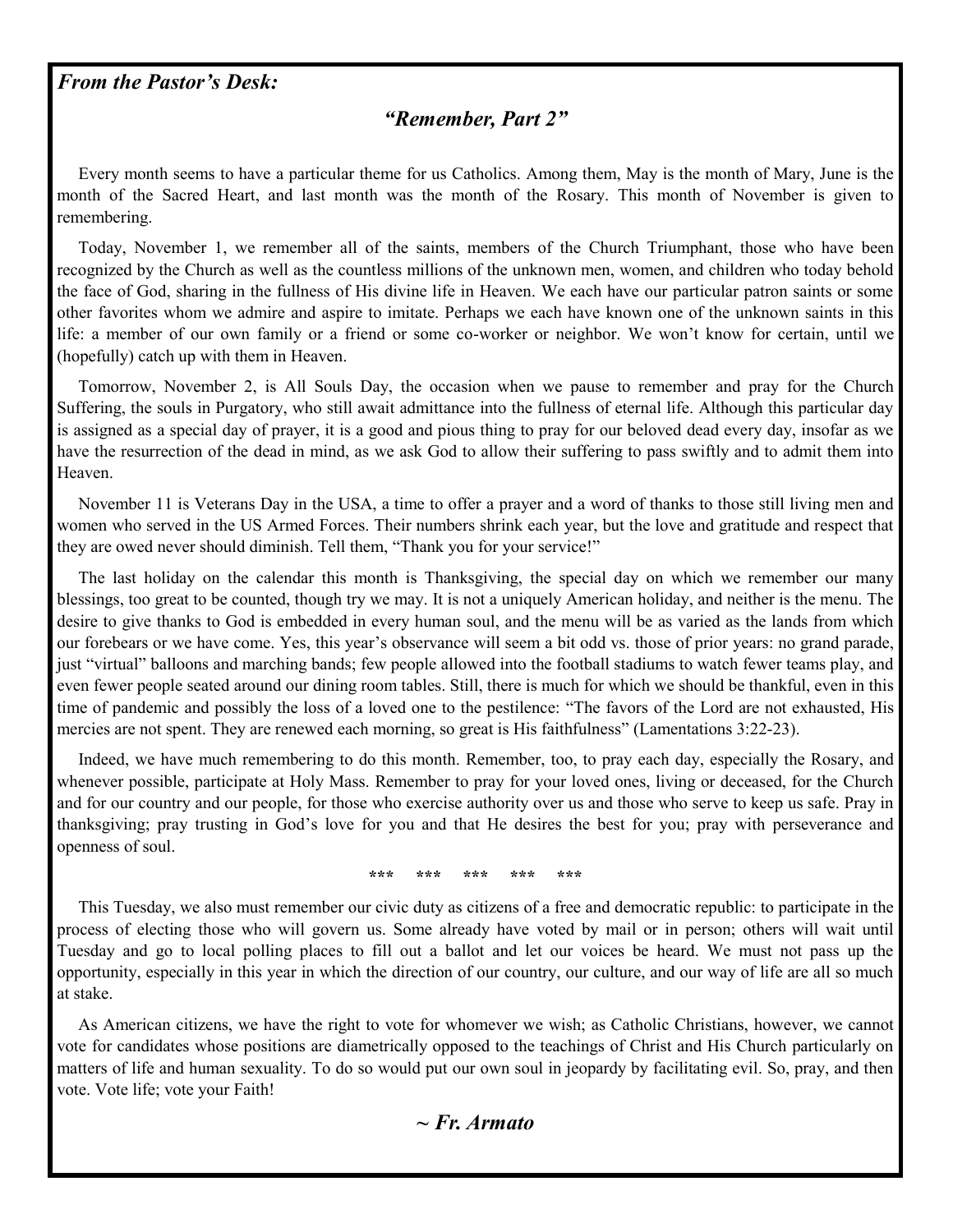#### **ANNUAL CATHOLIC APPEAL**

 The **2020** *Annual Catholic Appeal* campaign continues toward our goal of **\$80,015. So far, 157 families have pledged \$59,713 (74.6%).** We have \$20,302 to go.

With about 650 families registered in the Parish, it comes to an *average donation of \$125 per family.*  Even in these difficult times, it's certainly not a burden if we **ALL** pitch in between now and Christmas.

 First come your own family needs, then those of the Parish. Finally, please consider your ACA responses so that we may continue to serve the needs of our Parish and our Diocese.

#### **www.annualcatholicappeal.org**

#### **EUCHARISTIC ADORATION**

 We will hold a holy hour of Eucharistic Adoration consisting of Exposition and Benediction of the Most Blessed Sacrament, Rosary, litany, scriptural reading, and time for quiet, personal prayer from 9:30 until 10:30AM on the first Saturday of each month.

The next holy hour is November 7th.

 Come and spend some quality time with the Lord!

## **CHURCH OPEN HOURS**

 **The church will be open only for the celebration of Masses and baptisms. It will be closed at all other times to enable us to clean and sanitize the facilities.**

*Please observe these rules for your safety and that of others:*

Do NOT enter the church, if you are sick. Anyone entering the church MUST wear a facemask or covering. "Social distancing" MUST be observed at all times.

Sit **only** in the areas that are marked by a taped cross.

The lavatories are locked.

 Do NOT leave *ANYTHING* in the pews or at the entrances.

**THE ST. VINCENT dePAUL FOOD PANTRY**



 is located in the Convent 66-25 79th Place

#### The Pantry is open every **WEDNESDAY AND SATURDAY from 10:00am to 12:00Noon**

 At this time, the Food Pantry is in need of special foods for the holidays. Mashed potatoes, stuffing mix, cranberry sauce, canned fruit and vegetables, coffee, juice and cookies.

Please place your donations in the bin located by the center entrance to the church. Grocery store gift cards are also welcome.

As always, thank you for your generosity!

# **MONTHLY MEMORIAL MASS**

 A memorial Mass with music is celebrated each month for the repose of the souls of those who were buried from our church during the preceding month.

 Families who wish to have an annual or "month's mind" Mass offered for a loved one can join in the monthly celebration.

 Contact the Rectory, **718-326-1911** to make the arrangements.

 **The next memorial Mass will be celebrated at 11:45am Saturday, November 14.** 

#### **MEMORIAL OPPORTUNITIES**

 The lectionaries used for Mass each day have become frayed over the years and need to be replaced. Also, a set of liturgical books is needed for the rectory chapel. Please contact Mary at the Rectory, if you would like to donate one or more of these books in memory or honor of someone:

 *Church Lectionary* - \$150 per volume (3)

*Chapel Lectionary* - \$100 per volume (3)

*Chapel Missal* - \$100 (1)